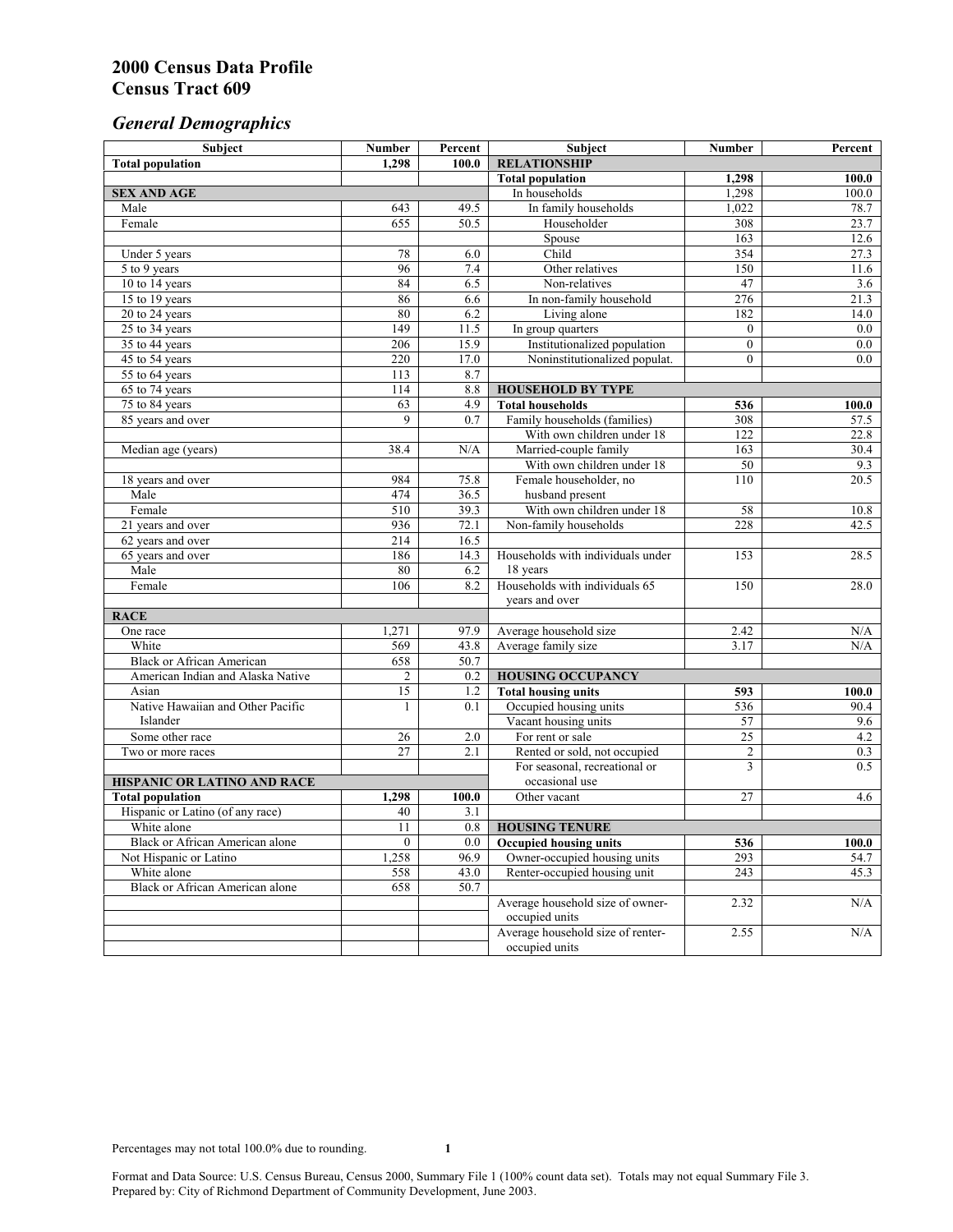### *Social Characteristics*

| <b>Subject</b>                              | <b>Number</b>            | Percent | <b>Subject</b>                         | <b>Number</b>    | Percent |
|---------------------------------------------|--------------------------|---------|----------------------------------------|------------------|---------|
| <b>SCHOOL ENROLLMENT</b>                    | <b>RESIDENCE IN 1995</b> |         |                                        |                  |         |
| Population 3 years and over enrolled in     | 221                      | 100.0   | Population 5 years and over            | 1,241            | 100.0   |
| school                                      |                          |         | Same house in 1995                     | 632              | 50.9    |
| Nursery school, preschool                   | 5                        | 2.3     | Different house in the U.S. in         | 578              | 46.6    |
| Kindergarten                                | 27                       | 12.2    | 1995                                   |                  |         |
| Elementary school (grades 1-8)              | 119                      | 53.8    | Same county                            | 210              | 16.9    |
| High school (grades 9-12)                   | 42                       | 19.0    | Different county                       | 368              | 29.7    |
| College or graduate school                  | 28                       | 12.7    | Same state                             | 345              | 27.8    |
|                                             |                          |         | Different state                        | 23               | 1.9     |
| <b>EDUCATIONAL ATTAINMENT</b>               |                          |         | Elsewhere in 1995                      | 31               | 2.5     |
| Population 25 years and over                | 953                      | 100.0   |                                        |                  |         |
| Less than 9 <sup>th</sup> grade             | 168                      | 17.6    | NATIVITY AND PLACE OF BIRTH            |                  |         |
| $9th$ to $12th$ grade, no diploma           | 326                      | 34.2    | <b>Total population</b>                | 1,316            | 100.0   |
| High school graduate (includes equivalency) | 262                      | 27.5    | Native                                 | 1.208            | 91.8    |
| Some college, no degree                     | 133                      | 14.0    | <b>Born</b> in United States           | 1,176            | 89.4    |
| Associate degree                            | 13                       | 1.4     | State of residence                     | 908              | 69.0    |
| Bachelor's degree                           | 39                       | 4.1     | Different state                        | 268              | 20.4    |
| Graduate or professional degree             | 12                       | 1.3     | Born outside United States             | 32               | 2.4     |
| Percent high school graduate or higher      | 48.2%                    | N/A     | Foreign born                           | 108              | 8.2     |
| Percent bachelor's degree or higher         | 5.4%                     | N/A     | Entered 1990 to March 2000             | 59               | 4.5     |
|                                             |                          |         | Naturalized citizen                    | 49               | 3.7     |
| <b>MARITAL STATUS</b>                       |                          |         | Not a citizen                          | 59               | 4.5     |
| Population 15 years and over                | 1,080                    | 100.0   |                                        |                  |         |
| Never married                               | 269                      | 24.9    | <b>REGION OF BIRTH OF FOREIGN BORN</b> |                  |         |
| Now married, not including separated        | 429                      | 39.7    | Total (excluding born at sea)          | 108              | 100.0   |
| Separated                                   | 70                       | 6.5     | Europe                                 | 13               | 12.0    |
| Widowed                                     | 117                      | 10.8    | Asia                                   | 16               | 14.8    |
| Female                                      | 64                       | 5.9     | Africa                                 | $\overline{7}$   | 6.5     |
| Divorced                                    | 195                      | 18.1    | Oceania                                | $\Omega$         | 0.0     |
| Female                                      | 75                       | 6.9     | Latin America                          | 72               | 66.7    |
|                                             |                          |         | Northern America                       | $\theta$         | 0.0     |
| <b>GRANDPARENTS AS CAREGIVERS</b>           |                          |         |                                        |                  |         |
| Grandparent living in household with        | 36                       | 100.0   | <b>LANGUAGE SPOKEN AT HOME</b>         |                  |         |
| one or more own grandchildren under 18      |                          |         | Population 5 years and over            | 1,241            | 100.0   |
| years                                       |                          |         | English only                           | 1,111            | 89.5    |
| Grandparent responsible for grandchildren   | 31                       | 86.1    | Language other than English            | 130              | 10.5    |
|                                             |                          |         | Speak English less than                | 71               | 5.7     |
| <b>VETERAN STATUS</b>                       | "very well"              |         |                                        |                  |         |
| Civilian population 18 years and over       | 1,060                    | 100.0   | Spanish                                | 68               | 5.5     |
| Civilian veterans                           | 190                      | 17.9    | Speak English less than                | 52               | 4.2     |
|                                             |                          |         | "very well"                            |                  |         |
| <b>DISABILITY STATUS OF THE CIVILIAN</b>    | Other Indo-European      | 52      | 4.2                                    |                  |         |
| NONINSTITUTIONALIZED POPULATION             | languages                |         |                                        |                  |         |
| Population 5 to 20 years                    | 211                      | 100.0   | Speak English less than                | 14               | 1.1     |
| With a disability                           | 5                        | 2.4     | "very well"                            |                  |         |
| Population 21 to 64 years                   | 851                      | 100.0   | Asian and Pacific Island               | 10               | 0.8     |
| With a disability                           | 453                      | 53.2    | languages                              |                  |         |
| Percent employed                            | 63.4%                    | N/A     | Speak English less than                | 5                | 0.4     |
| No disability                               | 398                      | 46.8    | "very well"                            |                  |         |
| Percent employed                            | 65.8%                    | N/A     | Other Languages                        | $\boldsymbol{0}$ | $0.0\,$ |
| Population 65 years and over                | 179                      | 100.0   | Speak English less than                | $\mathbf{0}$     | 0.0     |
| With a disability                           | 142                      | 79.3    | "very well"                            |                  |         |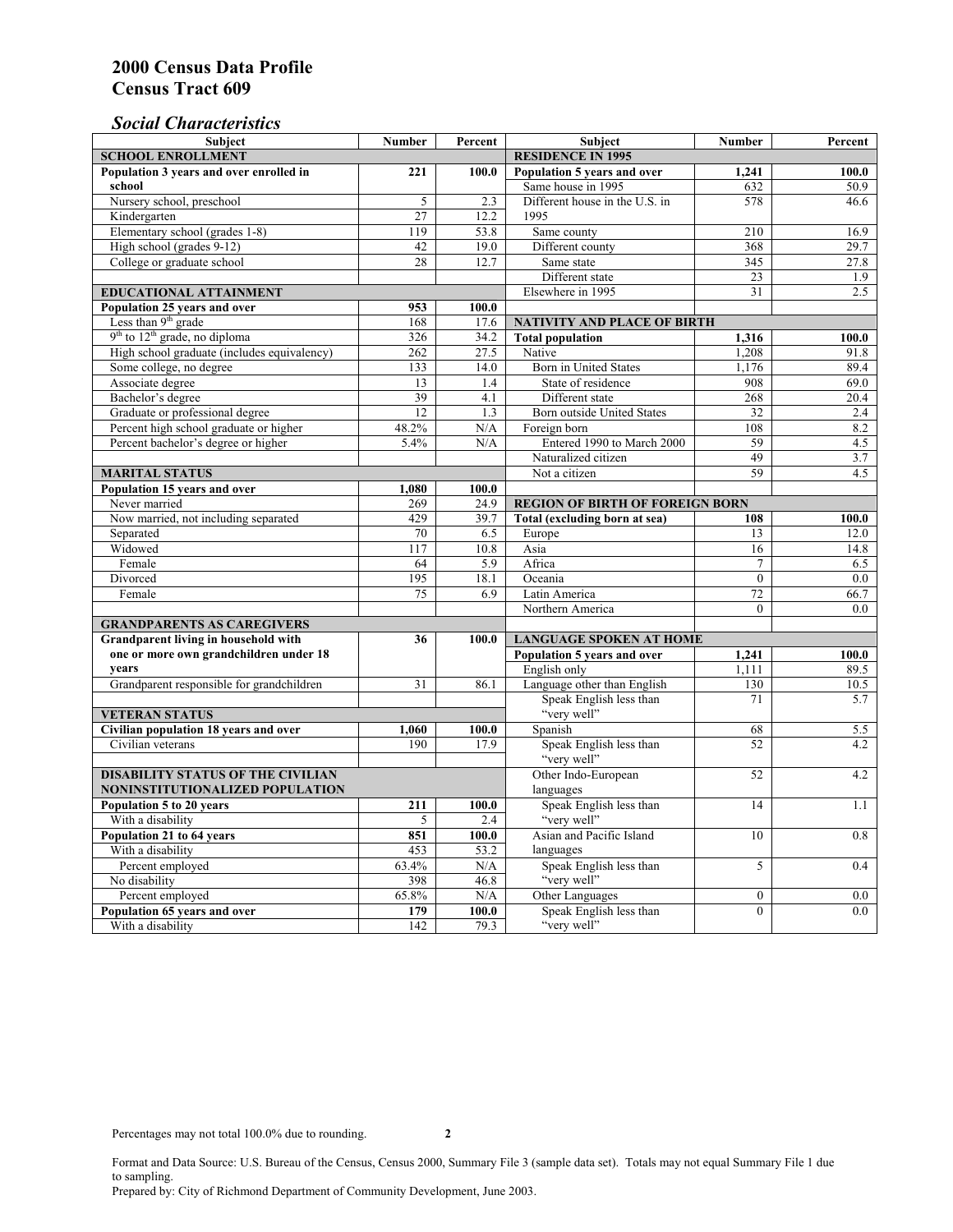#### *Economic Characteristics*

| <b>Subject</b>                                     | Number           | Percent | Subject                              | Number           | Percent    |
|----------------------------------------------------|------------------|---------|--------------------------------------|------------------|------------|
| <b>EMPLOYMENT STATUS</b>                           |                  |         | <b>INCOME IN 1999</b>                |                  |            |
| Population 16 years and over                       | 1,074            | 100.0   | <b>Households</b>                    | 534              | 100.0      |
| In labor force                                     | 660              | 61.5    | Less than \$10,000                   | 44               | 8.2        |
| Civilian labor force                               | 660              | 61.5    | \$10,000 to \$14,999                 | 89               | 16.7       |
| Employed                                           | 601              | 56.0    | \$15,000 to \$24,999                 | 121              | 22.7       |
| Unemployed                                         | 59               | 5.5     | \$25,000 to \$34,999                 | 59               | 11.0       |
| Percent of civilian labor force                    | 8.9%             | N/A     | \$35,000 to \$49,999                 | 90               | 16.9       |
| Armed Forces                                       | $\mathbf{0}$     | 0.0     | \$50,000 to \$74,999                 | 89               | 16.7       |
| Not in labor force                                 | 414              | 38.5    | \$75,000 to \$99,999                 | 20               | 3.7        |
| Females 16 years and over                          | 523              | 100.0   | \$100,000 to \$149,999               | $\boldsymbol{0}$ | $0.0\,$    |
| In labor force                                     | 284              | 54.3    | \$150,000 to \$199,999               | $\overline{22}$  | 4.1        |
| Civilian labor force                               | 284              | 54.3    | \$200,000 or more                    | $\mathbf{0}$     | $0.0\,$    |
| Employed                                           | 248              | 47.4    | Median household income (dollars)    | 27,750           | N/A        |
| Own children under 6 years                         | 99               | 100.0   |                                      |                  |            |
| All parents in family in labor force               | 91               | 91.9    | With earnings                        | 378              | 70.8       |
|                                                    |                  |         | Mean earnings (dollars)              | 37,907           | N/A        |
| <b>COMMUTING TO WORK</b>                           |                  |         | With Social Security income          | 225              | 42.1       |
| Workers 16 years and over                          | 550              | 100.0   | Mean Social Security income          | 12,102           | N/A        |
| Car, truck, or van – drove alone                   | 378              | 68.7    | (dollars)                            |                  |            |
| Car, truck, or van - carpooled                     | 92               | 16.7    | With Supplemental Security income    | 40               |            |
| Public transportation (including taxicab)          | 14               |         |                                      | 7,138            | 7.5<br>N/A |
|                                                    | $\overline{22}$  | 2.5     | Mean Supplemental Security           |                  |            |
| Walked                                             |                  | 4.0     | income (dollars)                     |                  |            |
| Other means                                        | $\overline{33}$  | 6.0     | With public assistance income        | 35               | 6.6        |
| Worked at home                                     | 11               | 2.0     | Mean public assistance income        | 2.306            | N/A        |
| Mean travel time to work (minutes)                 | 19.6             | N/A     | (dollars)                            |                  |            |
|                                                    |                  |         | With retirement income (dollars)     | 131              | 24.5       |
| Employed civilian population 16 years and over     | 601              | 100.0   | Mean retirement income (dollars)     | 14,621           | N/A        |
| <b>OCCUPATION</b>                                  |                  |         |                                      |                  |            |
| Management, professional, and related occupations  | 60               | 10.0    | <b>Families</b>                      | 321              | 100.0      |
| Service occupations                                | 152              | 25.3    | Less than \$10,000                   | 18               | 5.6        |
| Sales and office occupations                       | 156              | 26.0    | \$10,000 to \$14,999                 | 69               | 21.5       |
| Farming, fishing, and forestry occupations         | $\mathbf{0}$     | 0.0     | \$15,000 to \$24,999                 | 62               | 19.3       |
| Construction, extraction, and maintenance          | 116              | 19.3    | \$25,000 to \$34,999                 | 52               | 16.2       |
| occupations                                        |                  |         | \$35,000 to \$49,999                 | 43               | 13.4       |
| Production, transportation, and material moving    | 117              | 19.5    | \$50,000 to \$74,999                 | 44               | 13.7       |
| occupations                                        |                  |         | \$75,000 to \$99,999                 | 11               | 3.4        |
|                                                    |                  |         | \$100,000 to \$149,999               | $\mathbf{0}$     | 0.0        |
| <b>INDUSTRY</b>                                    |                  |         | \$150,000 to \$199,999               | 22               | 6.9        |
| Agriculture, forestry, fishing and hunting, and    | $\boldsymbol{0}$ | 0.0     | \$200,000 or more                    | $\theta$         | 0.0        |
| mining                                             |                  |         | Median family income (dollars)       | 27,872           | N/A        |
| Construction                                       | 89               | 14.8    |                                      |                  |            |
| Manufacturing                                      | 91               | 15.1    | Per capita income (dollars)          | 14,908           | N/A        |
| Wholesale trade                                    | 29               | 4.8     | <b>Median earnings (dollars)</b>     |                  |            |
| Retail trade                                       | 70               | 11.6    | Male full-time, year-round workers   | 26,739           | N/A        |
| Transportation and warehousing, and utilities      | $\overline{25}$  | 4.2     | Female full-time, year-round workers | 19,688           | N/A        |
| Information                                        | 20               | 3.3     |                                      | Number           | Percent    |
| Finance, insurance, real estate, and rental and    | 11               | 1.8     |                                      | below            | below      |
| leasing                                            |                  |         |                                      | poverty          | poverty    |
| Professional, scientific, management,              | 54               | 9.0     | Subject                              | level            | level      |
| administrative, and waste management services      |                  |         | <b>POVERTY STATUS IN 1999</b>        |                  |            |
| Educational, health and social services            | 62               | 10.3    | <b>Families</b>                      | 37               | 11.5       |
| Arts, entertainment, recreation, accommodation and | 75               | 12.5    | With related children under 18 years | 32               | 23.7       |
| food services                                      |                  |         | With related children under 5 years  | $\tau$           | 10.8       |
| Other services (except public administration)      | 38               | 6.3     | Families with female householder, no | 32               | 34.4       |
| Public Administration                              | $\overline{37}$  |         |                                      |                  |            |
|                                                    |                  | 6.2     | husband present                      |                  |            |
|                                                    |                  |         | With related children under 18 years | 32               | 52.5       |
| <b>CLASS OF WORKER</b>                             |                  |         | With related children under 5 years  | 7                | 38.9       |
| Private wage and salary workers                    | 446              | 74.2    | Individuals                          | 163              | 12.6       |
| Government workers                                 | 108              | 18.0    | 18 years and over                    | 99               | 9.3        |
| Self-employed workers in own not incorporated      | 47               | 7.8     | 65 years and over                    | 9                | 5.0        |
| business                                           |                  |         | Related children under 18 years      | 64               | 26.9       |
| Unpaid family workers                              | $\mathbf{0}$     | 0.0     | Related children 5 to 17 years       | 60               | 36.8       |
|                                                    |                  |         | Unrelated individuals 15 years and   | 52               | 15.8       |
|                                                    |                  |         | over                                 |                  |            |

Percentages may not total 100.0% due to rounding. **3** 

Format and Data Source: U.S. Bureau of the Census, Census 2000, Summary File 3 (sample data set). Totals may not equal Summary File 1 due to sampling.

Prepared by: City of Richmond Department of Community Development, June 2003.